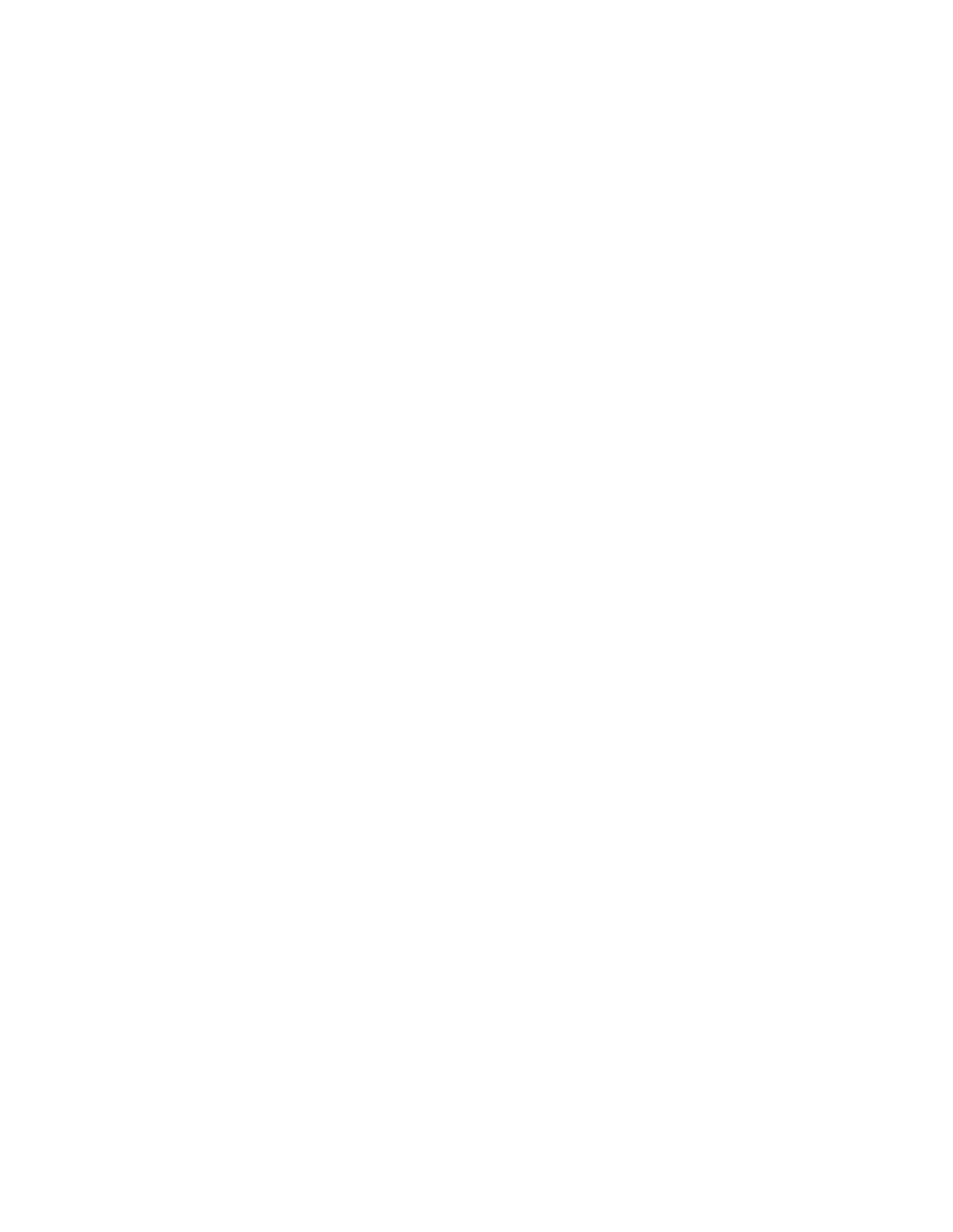# Secrecy Performance Analysis of Distributed CDD based Cooperative Systems with Jamming

Kyeong Jin Kim, Hongwu Liu, Marco Di Renzo, Philip V. Orlik, and H. Vincent Poor

*Abstract***—In this paper, a cooperative cyclic-prefixed single carrier (CP-SC) system to improve physical layer security is investigated. By considering a distributed cyclic delay diversity (dCDD) scheme, a jamming method is proposed to maximize the signal-to-noise ratio (SNR) over the channels from the transmitters to the legitimate user, while degrading the signal-tointerference-plus-noise ratio (SINR) over the channels from the transmitters to the illegitimate user. A CDD transmitter among the set of CDD transmitters is selected as the sentinel transmitter, and it transmits a jamming signal to the illegitimate user. The sentinel transmitter is the transmitter that provides the best channel gain in order to maximize the SNR at the legitimate user and minimize the SINR at the non-legitimate users. This allow us to enhance the security of the CP-SC system. New closed form expressions for the SNR and SINR for the dCDD protocol are derived for frequency selective fading channels. Monte-Carlo simulations are conducted to verify the analytic derivations of the performance metrics for various simulation scenarios.**

*Index Terms***—Distributed single carrier system, physical layer security, distributed cyclic delay diversity, sentinel transmitter, frequency selective fading.**

#### I. INTRODUCTION

In a non-secure cooperative system, a signal targeting a legitimate user (LR) or an intended user can be intercepted by an illegitimate user or an eavesdropper (ER). To maximize the communication range, the transmitters may use a maximum transmission power. However, since the signal power propagates isotropically in space, any users within the communication range can intercept the signal. Thus, securing data transmission over wireless networks is a challenging problem and has attracted considerable recent attention [1]–[6]. Relay selection was investigated in [1] to enhance physical layer security. The authors in [2] investigated multiuser scheduling to improve physical layer security. Transmit antenna selection was investigated in [3] for security enhancement. Several cooperative relaying schemes including decode-end-forward (DF) and amplify-and-forward (AF) were proposed in [4]. For physical layer security perspective, cyclic-prefixed single carrier (CP-SC) transmissions was investigated in [5] and [6].

K. J. Kim and P. V. Orlik are with Mitsubishi Electric Research Laboratories (MERL), Cambridge, MA 02139 USA

H. Liu is with Shandong Jiatong University, Jinan, China

M. D. Renzo is with the Laboratoire des Signaux et Systèmes, CNRS, CentraleSupélec, Univ Paris Sud, Université Paris-Saclay, 3 rue Joliot Curie, Plateau du Moulon, 91192, Gif-sur-Yvette, France

H. V. Poor is with the Department of Electrical Engineering, Princeton University, Princeton, NJ 08544 USA

This work was supported in part by the U.S. National Science Foundation under Grants CCF-1420575 and ECCS-1647198, and by the Agence Nationale de la Recherche Scientifique (ANR) through the research project SpatialModulation (Société de l'Information et de la Communication – Action Plan 2015).

As one promising approach for improving physical layer security, jamming has been proposed in [4], [7]–[13]. The main idea is to degrade the quality of the received signal, that is, the signal-to-interference-plus-noise ratio (SINR) over the channels from the transmitters to the eavesdroppers, whereas increasing a desired signal-to-noise ratio (SNR) over the channels from the transmitters to the legitimate user. To this purpose, a jamming signal is transmitted to the eavesdroppers. Especially, a cooperative jamming scheme was proposed in [4] and [7]. In [8], [9], an artificial noise is transmitted to eavesdroppers. A source cooperation aided opportunistic jamming scheme was proposed by [10]. In [11], two relay nodes are opportunistically selected for assisting the relaying and jamming the eavesdropper, respectively. Similarly, a joint relay and jammer selection was proposed in [12]. It is shown that the intentional jamming can greatly improve security. Recently, jamming techniques have been applied in [13] to enhance physical layer security for DF full-duplex relay networks.

Although explicit channel feedback enables the central unit (CU) and cooperative transmitters to choose an appropriate transmission mode, for example, maximum ratio transmission (MRT) [14], [15], and achieve a higher scheduling gain [16], the channel state information (CSI) can be easily intercepted by the eavesdropper. Thus, explicit CSI feedback is not preferable in developing a system to increase physical layer security.

As a cooperative transmission scheme, distributed cyclic delay diversity (dCDD) was proposed in [17] for CP-SC transmissions. A sufficient condition was identified to convert the multi-input single-output (MISO) channel into an ISI-free single-input single-output (SISO) channel without causing ISI between CDD transmitters [18]. For CP-SC transmissions, it is shown that the maximum achievable diversity gain can be achieved. By capitalizing on the benefits of dCDD that does not require explicit CSI feedback, we propose to choose a sentinel transmitter that transmits jamming signal to the ER from the set of CDD transmitters.

# *A. Contribution*

To the best of our knowledge, the dCDD scheme has never been applied to a cooperative CP-SC system taking account the issue of protecting the transmission from illegitimate eavesdropping. Thus, the main contributions of this paper include:

1) We provide a systematic procedure for choosing the sentinel transmitter among the set of CDD transmitters. The proposed joint transmitter and jammer selection is somewhat similar to those of [11], [12]. However, our joint selection is proposed under the framework of dCDD.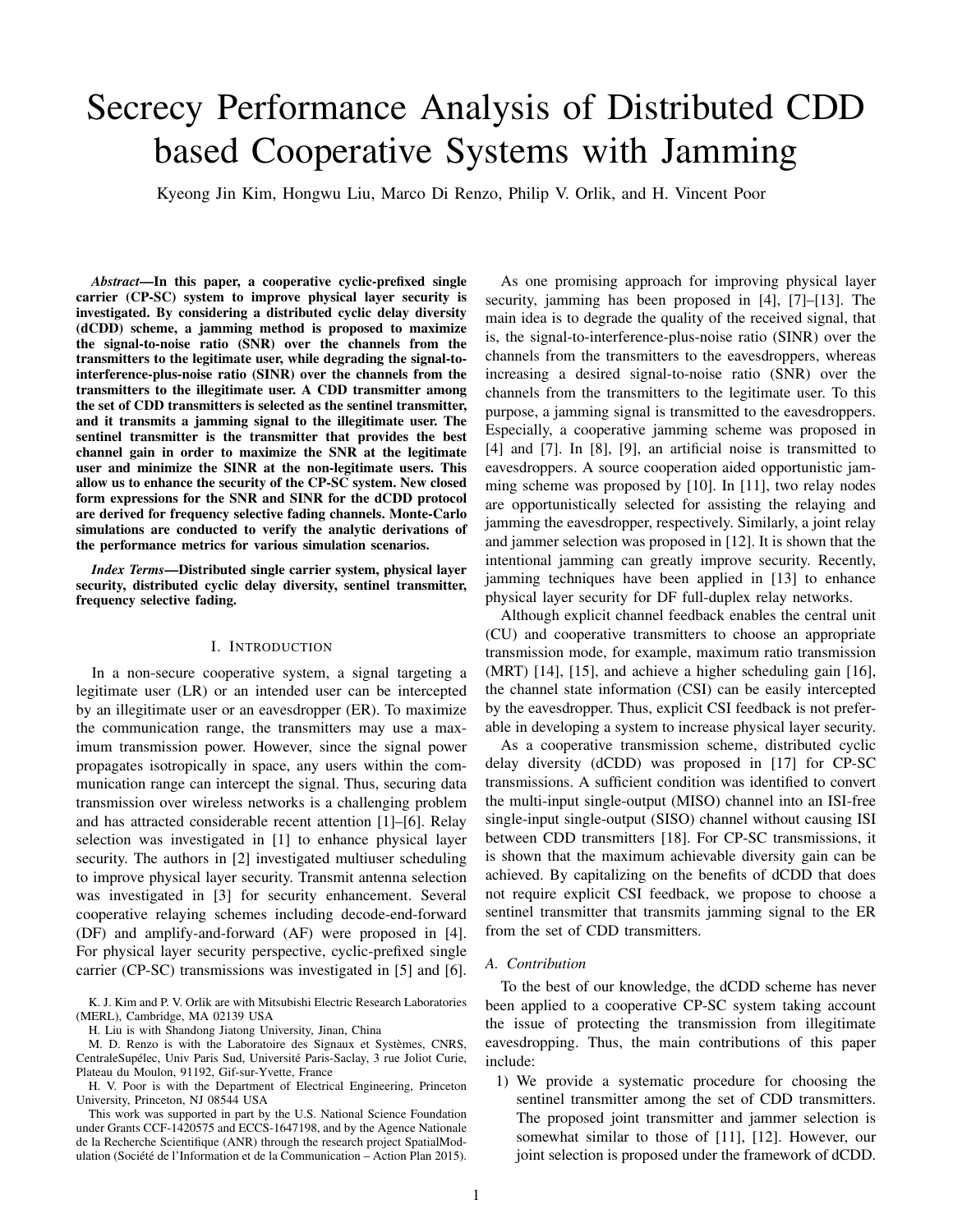- 2) We investigate the impact of dCDD operation on the secrecy outage probability.
- 3) We derive a closed-form expression for the secrecy outage probability in frequency selective fading channels. Compared with [5] and [6], the proposed CP-SC system employs dCDD.

*Notation:* The superscript  $(·)^T$  denotes transposition;  $E\{· \}$ denotes expectation;  $I_N$  is an  $N \times N$  identity matrix; 0 denotes an all zeros matrix of appropriate dimensions;  $\mathcal{CN}(\mu, \sigma^2)$ denotes the complex Gaussian distribution with the mean  $\mu$  and the variance  $\sigma^2$ ;  $\mathbb{C}^{m \times n}$  denotes the vector space of all  $m \times n$  complex matrices;  $F_{\varphi}(\cdot)$  denotes the cumulative distribution function (CDF) of the random variable (RV)  $\varphi$ , whereas its probability density function (PDF) is denoted by  $f_{\varphi}(\cdot)$ ; The binomial coefficient is denoted by  $\binom{n}{k} \stackrel{\triangle}{=} \frac{n!}{(n-k)!k!}$ . The *l*th element of a vector  $\boldsymbol{a}$  is denoted by  $\boldsymbol{a}(l)$ .

#### II. SYSTEM AND CHANNEL MODEL



Fig. 1. Block diagram of the considered dCDD-based cooperative physical layer system connected to the CU via ideal backhaul. A set of  $M$  cooperative transmitters communicates with the LR via a set of legitimate channels  ${h_m, \forall m}$ . Wireless communication between the transmitters and the LR can be intercepted by the ER via a set of illegitimate channels  $\{g_m, \forall m\}$ . Single antenna transmitters are assumed considering the hardware complexity as in the remote radio head (RRH).

A block diagram of the considered cooperative single carrier system is provided in Fig. 1. The CU provides broadband wireless access with an ideal backhaul connections to  $M$ transmitters  $\{TX_m, \forall m\}$ . Cooperative communications are realized between the transmitters and LR in the presence of an ER. To protect confidential information from being illegitimately intercepted by the ER, one of the CDD transmitters is selected as a sentinel transmitter to transmit a jamming signal to the ER. To increase the received SNR at the LR, dCDD is employed between the transmitters and ER by the control of the CU.

By applying a channel sounding, which estimates the channel impulse response, or CSI, the LR is assumed to have knowledge of the number of multipath components across the channels from the transmitters to itself. Thus, the CU can compute the maximum number of transmitters for CDD operation. We assume that the ER is an active user, so that CSI from the transmitters to ER can be monitored by the CU [4]. Since the ER does not require to explicit CSI feedback, a data interception which mainly uses CSI for its eavesdropping can be reduced. For CP-SC transmissions, the CP length,  $N_p$ , can be determined to remove ISI as

$$
N_p \ge \max\{N_{h,1}, \dots, N_{h,M}\}\tag{1}
$$

where  $N_{h,m}$  denotes the number of multipath components of a frequency fading channel  $h_m$ . The CDD delay,  $\Delta_m$ , for the  $m$ th CDD transmitter is determined as

$$
\Delta_m = (m-1)N_p \tag{2}
$$

which makes it possible to convert the MISO channel into an ISI-free SISO channel. From (1) and (2), the maximum number of CDD transmitters is limited by

$$
K = 1 + \left\lfloor \frac{Q}{N_p} \right\rfloor \tag{3}
$$

where  $\|\cdot\|$  denotes the floor function with respect to the symbol block size,  $Q$ , and  $N_p$ . Especially, in this paper, we are interested in the case of  $M \leq K$ , that is, all the transmitters are used as CDD transmitters.

# *A. dCDD Operation*

For the  $M$  CDD transmitters, the CU forms a table for CDD delays,  $\mathbb{X}_{\Delta} \stackrel{\triangle}{=} \{0, \Delta_1, \ldots, \Delta_{M-1}\}.$  It then assigns a particular CDD delay  $\Delta_m$  to a CDD transmitter. When a different CDD delay is assigned to a CDD transmitter, the same receiver performance can be obtained [17].

The mth CDD transmitter applies its CDD delay  $\Delta_m$  to the original input symbol block  $s \in \mathbb{C}^{Q \times 1}$ , which is expressed as  $\tilde{s}_m = P_Q^{\Delta_m} s$ , where  $P_Q^{\Delta_m}$  is the orthogonal permutation matrix obtained by circularly shifting down the identity matrix  $I_Q$  by  $\Delta_m$ . To obtain ISI-free CP-SC transmissions,  $P_Q^{\Delta_m}$ needs to be right circulant as well.

In this paper, we mainly investigate the following two questions with dCDD processing.

- $Q_1$ : How should one CDD transmitter be chosen as the sentinel transmitter?
- $Q_2$ : What are the effects of a propose selection of a sentinel transmitter on dCDD operation? (4)

#### *B. Selection of the Sentinel Transmitter*

For the  $M$  CDD transmitters, the CU has the knowledge of  $||g_m||^2$ , a frequency selective fading channel from the mth transmitter to ER. The channel magnitude can be measured as  $|b_m||g_m||^2$ , so that the CU has M channel magnitudes as

$$
b_{(1)}\|\boldsymbol{g}_{(1)}\|^2 \leq \ldots \leq b_{(M)}\|\boldsymbol{g}_{(M)}\|^2.
$$
 (5)

From this knowledge, the CU can choose the transmitter having the largest channel magnitude as the sentinel CDD transmitter. The remaining transmitters acts as data CDD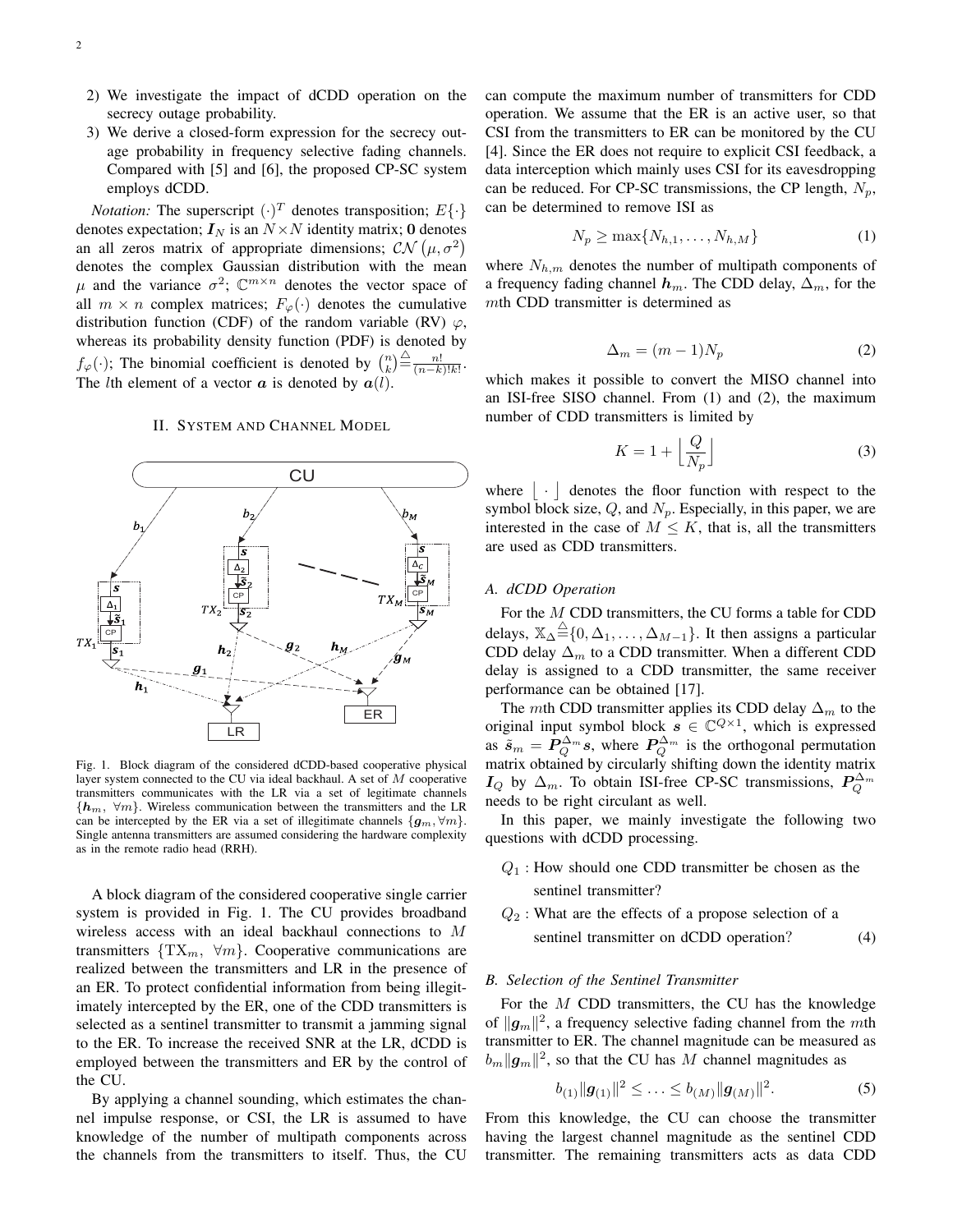transmitters. Since the ER channels are independent of the LR channels, a list of data CDD transmitters keeps changing depending on the ER channels. Let  $s^*$  denote the index of the sentinel transmitter in the sequel.

#### *C. Received Signals at the ER and LR*

Without loss of generality, we assume that  $TX_m$  applies  $\Delta_m$ for the CDD delay. For the cyclically shifted symbol block  $\tilde{s}_m$ , a CP of  $N_p$  symbols is appended to the front of  $\tilde{s}_m$ , resulting  $s_m \stackrel{\triangle}{=} \left[ \begin{array}{c} \tilde{s}_m(Q-N_p+1:Q,1) \\ 0 \end{array} \right]$  $\tilde{s}_m$  $\Big] \in \mathbb{C}^{(Q+N_p)\times 1}$  is

transmitted sequentially to the LR via a frequency selective fading channel  $h_m$ . After the removal of the CP signal, the received signal at the LR is given by

$$
\tilde{r}_L = \sum_{\substack{m=1,m\neq s^*}}^M \sqrt{P_T \alpha_h} \mathbf{H}_m \mathbf{P}_Q^{\Delta_m} \mathbf{s} + \sqrt{P_J \alpha_h} \mathbf{H}_{s^*} \mathbf{P}_Q^{\Delta_{s^*}} \mathbf{J} +
$$
  

$$
z_L
$$
 (6)

where  $P_T$  and  $P_J$  are the transmission powers for data and jamming signals. An additive vector noise over the LR channels is given by  $z_L \sim \mathcal{CN}(\mathbf{0}, \sigma_z^2 \mathbf{I}_Q)$ . Additionally,  $\alpha_h$ models large scale fading. Right circulant matrices are denoted by  $\{H_m, \forall m, m \neq s^*\}\$  and  $H_{s^*}$ , which are mainly specified by  $\{h_m, \forall m, m \neq s^*\}$  and  $h_{s^*}$  with additional zeros to make them have a length Q. A jamming symbol,  $J \in \mathbb{C}^{Q \times 1}$ , can be composed of pseudorandom or noise-like symbols. We also assume that  $E{J} = 0$ , and  ${JJ<sup>H</sup>} = I<sub>Q</sub>$ .

Since the jamming symbol is known both at the CU and LR, (6) can be expressed as follows:

$$
\boldsymbol{r}_L = \sum_{m=1,m\neq s^*}^{M} \sqrt{P_T \alpha_h} \boldsymbol{H}_m \boldsymbol{P}_Q^{\Delta_m} \boldsymbol{s} + \boldsymbol{z}_L. \tag{7}
$$

Since the product of two right circulant matrices is another right circulant matrix, and the right circulant matrix is specified by the first column vector, we further express (7) as:

$$
\boldsymbol{r}_L = \boldsymbol{H}_{\text{CDD},s^*}\boldsymbol{s} + \boldsymbol{z}_L \tag{8}
$$

where the first column vector of  $H_{\text{CDD},s^*}$  is given by

$$
\begin{aligned}\n\boldsymbol{h}_{\text{CDD},s^*} \triangleq & \sqrt{P_T \alpha_h} \Big[ (\boldsymbol{h}_1)^T, \boldsymbol{0}_{1 \times (N_p - N_h)}, (\boldsymbol{h}_2)^T, \\
\boldsymbol{0}_{1 \times (N_p - N_h)} \dots, (\boldsymbol{h}_{s^* - 1})^T, \\
\boldsymbol{0}_{1 \times (N_p - N_h)}, (\boldsymbol{h}_{s^* + 1})^T, \\
\boldsymbol{0}_{1 \times (N_p - N_h)}, \dots, (\boldsymbol{h}_M)^T, \boldsymbol{0}_{1 \times (N_p - N_h)} \Big]^T \end{aligned}
$$

Now the received signal at the ER is given by

$$
\mathbf{r}_{E} = \sum_{m=1, k \neq s^{*}}^{M} \sqrt{P_{T} \alpha_{g}} \mathbf{G}_{m} \mathbf{P}_{Q}^{\Delta_{m}} \mathbf{s} + \sqrt{P_{J} \alpha_{g}} \mathbf{G}_{s^{*}} \mathbf{P}_{Q}^{\Delta_{s^{*}}} \mathbf{J} + \mathbf{z}_{E}
$$

$$
= \mathbf{G}_{\text{CDD}, s^{*}} \mathbf{s} + \sqrt{P_{J} \alpha_{g}} \mathbf{G}_{s^{*}} \mathbf{P}_{Q}^{\Delta_{s^{*}}} \mathbf{J} + \mathbf{z}_{E}
$$
(10)

where  $G_{\text{CDD},s^*}$  and  $G_{s^*}$  are right circulant matrices specified by an equivalent channel vector  $g_{\text{CDD},s^*}$  and  $g_{s^*}$ . Note that  $g_{\text{CDD},s^*}$  can be specified as  $h_{\text{CDD},s^*}$ . An additive vector noise over the ER channels is given by  $z_E \sim \mathcal{CN}(0, \sigma_z^2 I_Q)$ .

#### III. PERFORMANCE ANALYSIS

To investigate the performance of the proposed physical layer security that makes the sentinel transmitter send a jamming signal under dCDD processing, we need to know the distributions for the respective receive SNRs at the LR and ER.

#### *A. Distribution of the Receive SNR at the LR*

In contrast to the dCDD system, in which  $M > K$ , the receive SNR with dCDD operation is the summation of the receive SNR without selection process, that is, it is not necessary to use order statistics. However, when  $M > K$ , it is necessary to use order statistics. With identically distributed frequency selective fading channels, the receive SNR at the LR is given by [17]

$$
\gamma_R = \sum_{m=1,m \neq s^*}^M \gamma_{R,m} \tag{11}
$$

where  $\gamma_{R,m} \triangleq \tilde{\alpha}_h \sum_{l=1}^{N_h} |\boldsymbol{h}_m(l)|^2$  with  $\tilde{\alpha}_h \triangleq \frac{P_T \alpha_h}{\sigma_z^2}$ . Since  $\tilde{\alpha}_h \sum_{l=1}^{N_h} |\boldsymbol{h}_m(l)|^2$  is distributed as  $\tilde{\alpha}_h \sum_{l=1}^{N_h} |\tilde{\boldsymbol{h}_m}(l)|^2 \sim$  $\chi^2(2N_h, \tilde{\alpha}_h)$ , whose PDF and CDF are respectively expressed by the following:

$$
f_{\gamma_{R,m}}(x) = \frac{1}{\Gamma(N_h)(\tilde{\alpha}_h)^{N_h}} x^{N_h - 1} e^{-\frac{x}{\tilde{\alpha}_h}}
$$
 and  

$$
F_{\gamma_{R,m}}(x) = 1 - e^{-\frac{x}{\tilde{\alpha}_h}} \sum_{l=0}^{N_h - 1} \frac{1}{l!} \left(\frac{x}{\tilde{\alpha}_h}\right)^l
$$
 (12)

we can have  $\gamma_R \sim \chi^2(2N_h(M-1), \tilde{\alpha}_h)$ .

# *B. Distribution of the Receive SNR at the ER*

The receive signal power and noise-and-interference power due to jamming at the ER are given by

$$
S_E = P_T \sum_{m=1,m \neq s^*}^{M} \alpha_g \sum_{l=1}^{N_g} |\mathbf{g}_m(l)|^2 \text{ and}
$$

$$
N_E = P_J \alpha_g \sum_{l=1}^{N_g} |\mathbf{g}_{s^*}(l)|^2 + \sigma_z^2.
$$
(13)

Since the ER is not able to decode a jamming signal,  $S_E$ is a summation of the signal power aggregated from  $M - 1$ CDD transmitters. Since the channel that provides the largest channel magnitude is selected by the sentinel transmitter, we can increase the ratio of  $S_R$  to  $S_E/N_E$  as the number of CDD transmitters increases, which is beneficial in protection confidentiality of the cooperative system.

According to (13), the signal-to-interference-plus-noise ratio (SINR) at the ER is given by

$$
\gamma_E = \frac{S_E}{N_E} = \frac{S_E/\sigma_z^2}{N_E/\sigma_z^2} = \frac{\tilde{\alpha}_g \sum_{m=1}^{M-1} \sum_{l=1}^{N_g} |\mathbf{g}_{(m)}(l)|^2}{\gamma_I \tilde{\alpha}_g \sum_{l=1}^{N_g} |\mathbf{g}_{(M)}(l)|^2 + 1} (14)
$$

where  $\tilde{\alpha}_g \triangleq \frac{P_T \alpha_g}{\sigma_z^2}$  and  $\gamma_I \triangleq \frac{P_J}{P_T}$ . Note that we have used order statistics in the representation of (14). Since the sum of order statistics  $\tilde{\alpha}_g \sum_{m=1}^{M-1} \sum_{l=1}^{N_g} |\boldsymbol{g}_{(m)}(l)|^2$  is dependent of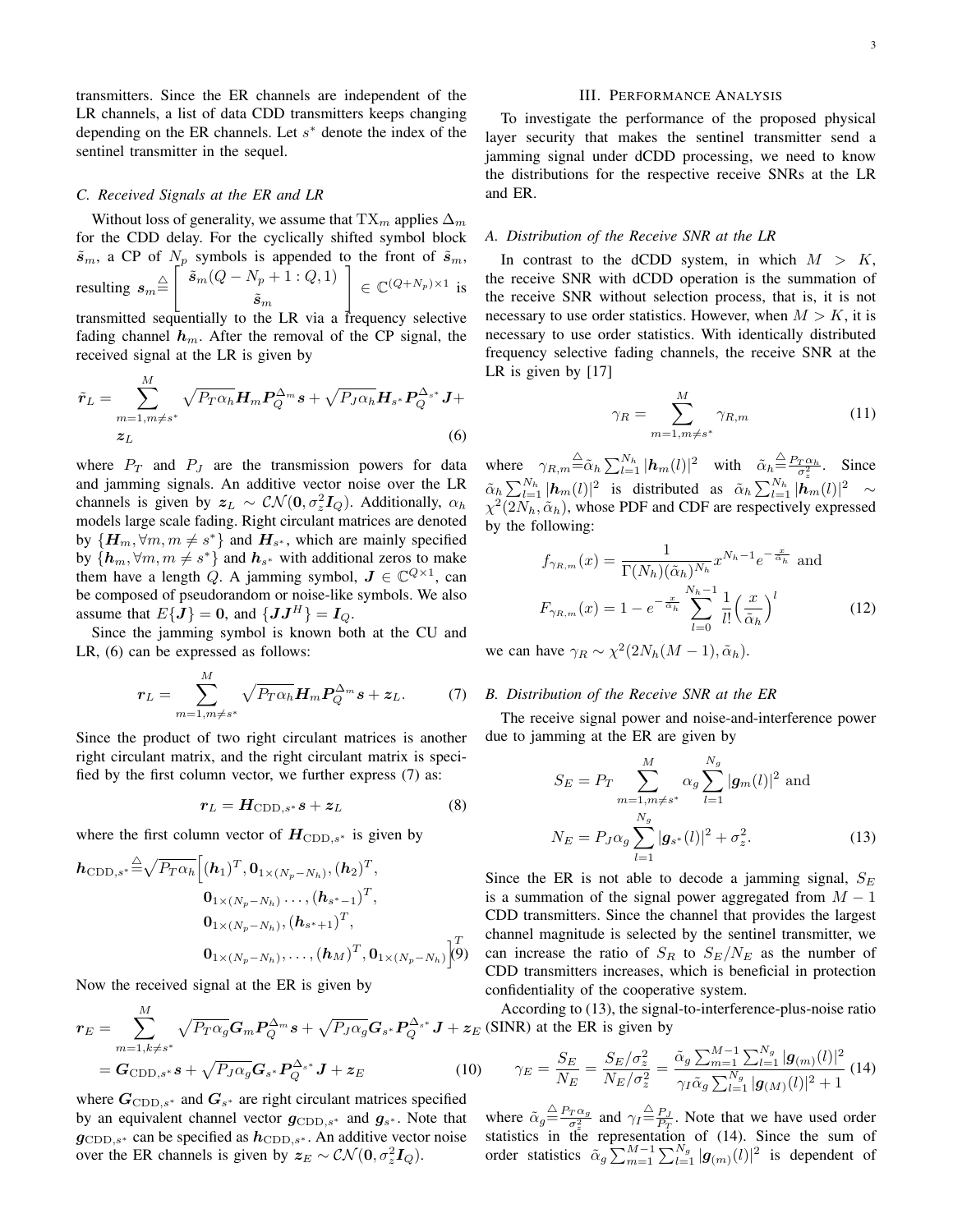the maximum order statistics  $\tilde{\alpha}_g \sum_{l=1}^{N_g} |\mathbf{g}(M)(l)|^2$ , it is not straightforward to compute the distribution of the SINR,  $\gamma_E$ . Thus, the closed-form expression for the SINR is provided in the following theorem.

*Theorem 1:* For identical frequency selective fading over illegitimate channels, the distribution of the receive SINR at the ER, aggregated by  $M-1$  CDD transmitters while degraded by the sentinel transmitter that uses a channel that has the largest channel magnitude over the ER channels, is given by (15) in the next page.

*Proof:* Due to the space limitation, we skip the derivation. Applying order statistics to derive the joint PDF, and some manipulations, we can readily derive the final expression. Theorem 1 shows that the PDF of the receive SINR at the ER is expressed by the weighted summations of either lower incomplete gamma functions or gamma functions. We can also see that three equations compose (15), two of which are easy to use in the performance analysis.

### *C. Secrecy Outage Probability*

The transmission capacity achieved by legitimate transmissions is given by

$$
C_R = \log_2(1 + \gamma_R) \tag{16}
$$

whereas the interceptable capacity is defined as [3]:

$$
C_E = \log_2(1 + \gamma_E). \tag{17}
$$

Then, the secrecy capacity  $C_s$  is defined as follows:

$$
C_s = [C_R - C_E]^+.
$$
 (18)

When the data transmission is inferred by the ER, a secrecy outage event occurs and the perfect secrecy is compromised [3]. At a given secrecy rate  $R_s$ , the secrecy outage probability is defined by

$$
P_{out}(R_s) = Pr(C_s < R_s)
$$
\n
$$
= \int_0^\infty F_{\gamma_R}(J(1+x) - 1) f_{\gamma_E}(x) dx \tag{19}
$$

where  $J_R \triangleq 2^{R_s}$ . Now since  $F_R(x)$  and  $f_{\gamma_E}(x)$  are available, the closed form expression for the secrecy outage probability,  $P_{out}(R_s)$ , can be derived.

*Theorem 2:* For frequency selective fading over legitimate and illegitimate channels, the proposed CP-SC system which uses physical layer security via dCDD and sentinel transmitter provides the secrecy outage probability at secrecy rate  $R_s$ , which is given by (20) at the next page. In  $(20), G_{p,q}^{m,n}(t)$  $a_1, ..., a_n, a_{n+1}, ..., a_p$  $b_1, ..., b_m, b_{m+1}, ..., b_q$ ) denotes the Meijer G-function [19, eq. (9.301)]. Due to complex representation for the second equation in (15),  $P_{out,2}(R_s)$  is numerically obtained.

*Proof:* Due to the space limitation, we skip the derivation. However, with some manipulations, we can readily derive the final expression.

### *D. Asymptotic Diversity Gain Analysis*

As was investigated by [5] and [6], an asymptotic diversity gain on the secrecy outage probability is mainly determined by the channels connecting the LR.

*Lemma 1:* From the receive SNR at the LR, the diversity gain of the secrecy outage probability is given by

$$
G_d = (M-1)N_h. \t\t(22)
$$

*Proof:* Based on the approach [5], [6], we can derive this gain after some manipulations. Note that one CDD transmitter is selected as sentinel transmitter, so that only  $(M - 1)$  CDD transmitters are involved in the diversity gain.

#### IV. SIMULATION

In the simulations, we first verify the derived closed form expression for the secrecy outage probability. To this, we compared the derived secrecy outage probability (denoted by **An**) with the exact secrecy outage probability (denoted by **Ex**). And then, we show the secrecy outage probability for various scenarios taking account various parameters, for example, frequency selectivity, transmitter cooperation, and  $\gamma_I$ , the jamming power ratio over to the data transmission power. In the simulations, we set  $R_s = 1$  and  $\gamma_I = 3$  dB.

In Fig. 2, we verify the derived secrecy outage probability comparing with the exact secrecy outage probability for various cases. We can see good matching between them. As the number of CDD transmitters increases, a lower secrecy outage probability obtained due to a larger diversity gain.

In Fig. 3, we verify the diversity gain on the secrecy outage probability via an asymptotically derived outage probability (denoted by **As**). From different cases,  $G_d = (M-1)N_h$ , can be verified from the log − log domain. An increased number of CDD transmitters or a large number of multipath components results in a lower outage probability due to a larger diversity gain. We can see that  $N_g$  does not affect the diversity gain.

In Fig. 4, we investigate the impacts of  $\gamma_I$  on the secrecy outage probability. For  $M = 4, N_h = 2, N_q = 4$ , this figure shows that a larger jamming power over the data transmission power results in a lower secrecy outage probability.

In Fig. 5, we compare the secrecy outage probability of the proposed sentinel transmitter selection comparing with other selections, for example assign a transmitter providing either the second best channel magnitude or the least channel magnitude. From this figure, the proposed selection for the sentinel transmitter leads to achieve the best secrecy outage probability performance.

#### V. CONCLUSIONS

In this paper, we have proposed a new physical layer secrecy system that employs dCDD and a sentinel transmitter. Over the CDD transmitters, one CDD transmitter that provides the best channel magnitude to the ER is selected by the CU to send a jamming signal. For various scenarios, the proposed secrecy system has achieved improved secrecy performance with a slight loss in diversity gain by increasing the receive SNR at the LR while decreasing the receive SINR at the ER.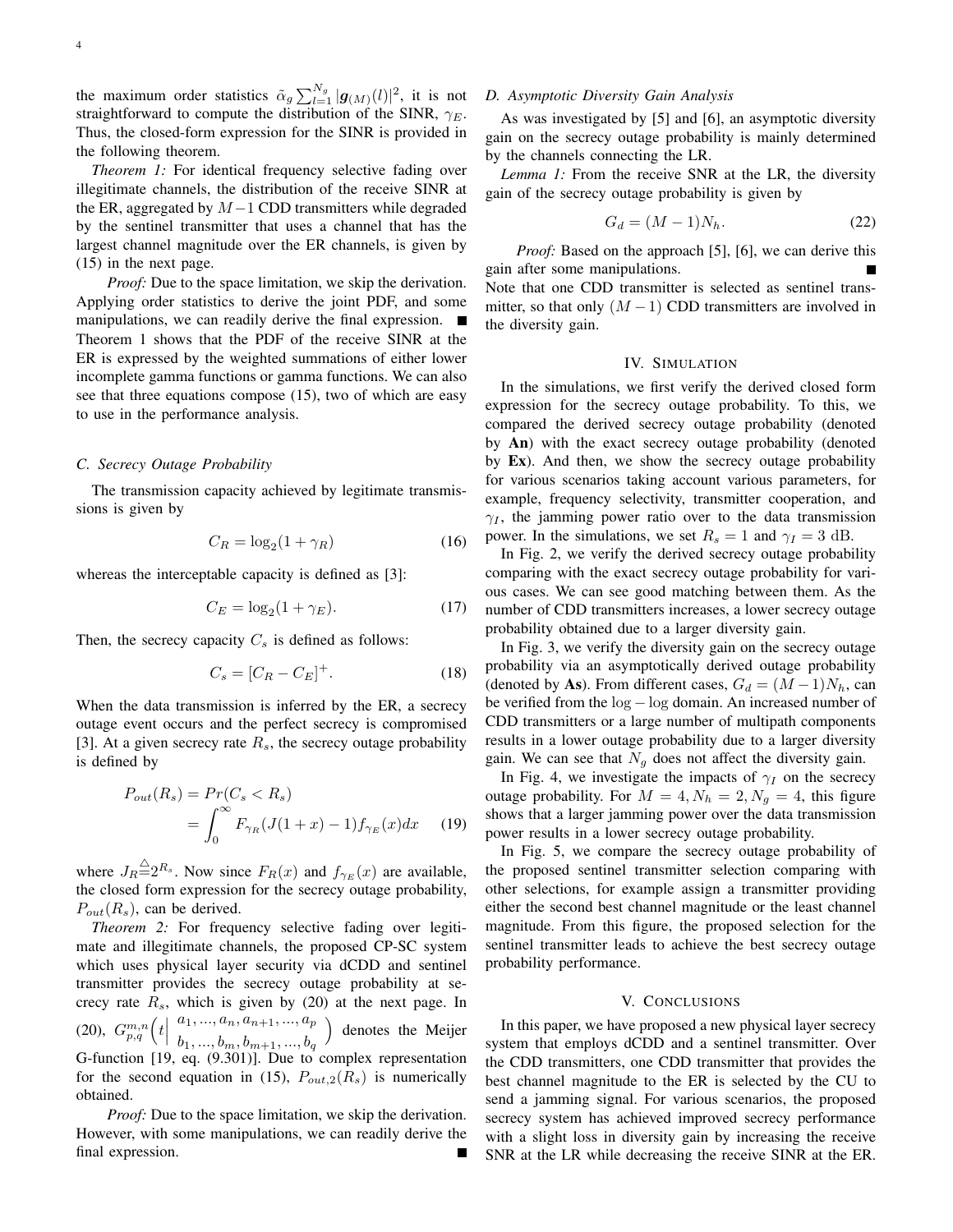$$
f_{\gamma_E}(x) = \frac{M}{\Gamma(N_g)\Gamma((M-1)N_g)\tilde{\alpha}_g^{MN_g}} \sum_{p_1=0}^{(M-1)N_g} \binom{(M-1)N_g}{p_1} \gamma_I^{p_1} \Gamma(N_g + p_1)
$$
  

$$
x^{(M-1)N_g - 1} \left(\frac{1}{\tilde{\alpha}_g} + \frac{\gamma_I x}{\tilde{\alpha}_g}\right)^{-N_g - p_1} e^{-x/\tilde{\alpha}_g} + \sum_{n=1}^{M-1} \binom{M-1}{n} (-1)^n \sum_{\substack{q_1, \dots, q_{N_g} \\ q_1 + \dots + q_{N_g} = n}} \frac{n!}{q_1! q_2! \dots q_{N_g}!} \prod_{t_1=0}^{N_g - 1} \left(\frac{1}{t_1!}\right)^{q_{t_1+1}}
$$
  

$$
\frac{Me^{-x/\tilde{\alpha}_g}}{\Gamma(N_g)\tilde{\alpha}_g^{MN_g} \Gamma((M-1)N_g - \tilde{q})} \begin{cases} f_1, & \text{if } \gamma_I x - n < 0 \\ f_2, & \text{if } \gamma_I x - n \ge 0 \end{cases}
$$
(15)

where

$$
f_1 \stackrel{\triangle}{=} \sum_{p_1=0}^1 \sum_{p_2=0}^{(M-1)N_g - \tilde{q}-1} \sum_{p_3=0}^{p_2} \binom{1}{p_1} \binom{(M-1)N_g - \tilde{q}-1}{p_2} \binom{p_2}{p_3} \gamma_I^{p_1+p_3}(-n)^{(M-1)N_g - \tilde{q}-p_2-1}
$$
  
\n
$$
x^{p_2}((1+\gamma_I x)/\tilde{\alpha}_g)^{-c_1} \gamma_l \left(c_1, \frac{x(1+\gamma_I x)}{\tilde{\alpha}_g(n-\gamma_I x)}\right) \text{ and}
$$
  
\n
$$
f_2 \stackrel{\triangle}{=} \sum_{p_1=0}^1 \sum_{p_2=0}^{(M-1)N_g - \tilde{q}-1} \sum_{p_3=0}^{p_2} \binom{1}{p_1} \binom{(M-1)N_g - \tilde{q}-1}{p_2} \binom{p_2}{p_3} \gamma_I^{p_1+p_3}(-n)^{(M-1)N_g - \tilde{q}-p_2-1}
$$
  
\n
$$
x^{p_2}((1+\gamma_I x)/\tilde{\alpha}_g)^{-c_1} \Gamma(c_1)
$$
  
\n
$$
fN_g + p_1 - p_2 + p_2 - 1 \text{ and } \tilde{q} \stackrel{\triangle}{=} \sum_{p_3=0}^{N_g - 1} t a_{t+1}.
$$

with  $c_1 \triangleq MN_g + p_1 - p_2 + p_3 - 1$  and  $\tilde{q} \triangleq \sum_{t=0}^{N_g - 1} tq_{t+1}$ .

$$
P_{out}(R_s) = P_{out,1}(R_s) + P_{out,2}(R_s) + P_{out,3}(R_s)
$$
\n(20)

where

$$
P_{out,1}(R_s) \stackrel{\triangle}{=} M - Me^{-(JR-1)/\tilde{\alpha}_h} \sum_{l=0}^{(M-1)N_h} \sum_{m=0}^{l} \sum_{p_1=0}^{(M-1)N_g} \binom{l}{m} \binom{(M-1)N_g}{p_1} \frac{\gamma_l^{p_1} \tilde{\alpha}_g^{p_1+N_g} (JR-1)^{l-m} J R^m}{\Gamma(l+1) \tilde{\alpha}_h^l \Gamma(N_g) \Gamma((M-1)N_g) \tilde{\alpha}_g^{MN_g}}
$$

$$
\left(\frac{1}{\tilde{a}_g} + \frac{JR}{\tilde{a}_h}\right)^{-(M-1)N_g - m} G_{2,1}^{1,2} \left(\frac{\gamma_l \tilde{\alpha}_g \tilde{\alpha}_h}{\tilde{\alpha}_h + \tilde{\alpha}_g J R}\right)^{1 - (M-1)N_g - m, 1 - N_g - p_1},
$$

$$
P_{out,3}(R_s) \stackrel{\triangle}{=} -(M-1) + Me^{-(JR-1)/\tilde{\alpha}_h} \sum_{n=1}^{M-1} \binom{M-1}{n} (-1)^n \sum_{q_1, \dots, q_{N_g}} \frac{n!}{q_1! q_2! \dots q_{N_g}!} \prod_{t=0}^{N_g - 1} \left(\frac{1}{t_1!}\right)^{q_{t_1+1}}
$$

$$
\frac{1}{\Gamma(N_g) \tilde{\alpha}_g^{MN_g}} \sum_{p_1=0}^{1} \sum_{p_2=0}^{(M-1)N_g - \tilde{q}-1} \sum_{p_3=0}^{p_2} \binom{1}{p_1} \binom{(M-1)N_g - \tilde{q}-1}{p_2} \binom{p_2}{p_3} \sum_{l=0}^{(M-1)N_h - 1} \sum_{m=0}^{l} \sum_{p=0}^{m+p_2} \sum_{p=0}^{m} \binom{m+p_2}{p} \binom{l}{m} \frac{\gamma_l^{p_1+p_3} (JR-1)^{l-m} J R^m \tilde{\alpha}_g^{c_1}(-n)^{c_2} (1 + n)^{c_1} (n/\gamma_l)^{m+p_2-p}}{\Gamma(l+1) \tilde{\alpha}_h^l} \left(\frac{1}{\tilde{a}_g} + \frac{JR}{\tilde{a}_h}\right)^{-1
$$

with  $c_2 \triangleq (M-1)N_g - \tilde{q} - p_2 - 1$ .